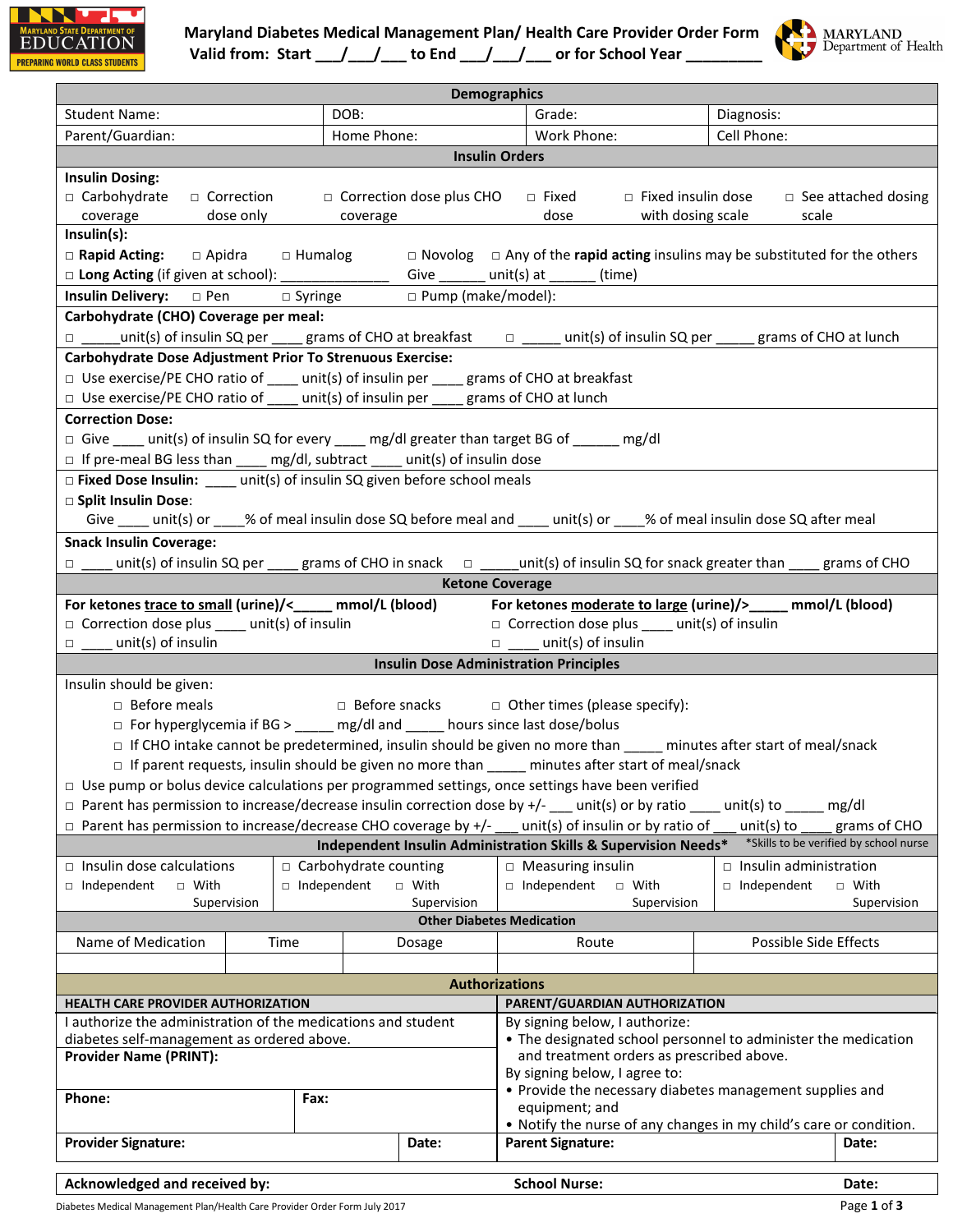## **Maryland Diabetes Medical Management Plan/ Health Care Provider Order Form**

| Valid from: Start | to End | or for School Year |  |
|-------------------|--------|--------------------|--|
|-------------------|--------|--------------------|--|

| <b>Student Name:</b><br>DOB:                                                                                                                                                   | Grade:                                                                                                  |                                                        |  |  |
|--------------------------------------------------------------------------------------------------------------------------------------------------------------------------------|---------------------------------------------------------------------------------------------------------|--------------------------------------------------------|--|--|
|                                                                                                                                                                                | <b>Blood Glucose Monitoring*</b>                                                                        | *Self-management skills to be verified by school nurse |  |  |
| <b>Blood Glucose (BG) Monitoring:</b>                                                                                                                                          |                                                                                                         |                                                        |  |  |
| $\Box$ Before meals $\Box$ Before PE/Activity                                                                                                                                  | $\Box$ After PE/Activity $\Box$ Prior to dismissal                                                      | □ Additional monitoring per parent request             |  |  |
|                                                                                                                                                                                |                                                                                                         |                                                        |  |  |
| $\Box$ For symptoms of hypo/hyperglycemia & anytime the student does not feel well                                                                                             |                                                                                                         | $\Box$ Student may independently check BG*             |  |  |
|                                                                                                                                                                                | <b>Continuous Glucose Monitoring</b>                                                                    |                                                        |  |  |
| Make/Model:<br>$\Box$ Uses CGM                                                                                                                                                 |                                                                                                         |                                                        |  |  |
| □ Other:                                                                                                                                                                       | □ Other:                                                                                                |                                                        |  |  |
| High ______ mg/dl<br>Alarms set for:<br>mg/dl<br>Low                                                                                                                           | $\Box$ If sensor falls out at school, notify parent                                                     |                                                        |  |  |
|                                                                                                                                                                                | Hypoglycemia Management*                                                                                | *Self-management skills to be verified by school nurse |  |  |
| Mild or Moderate Hypoglycemia (BG<br>_mg/dl to                                                                                                                                 | $mg/dl$ :                                                                                               |                                                        |  |  |
| □ Provide quick-acting glucose product equal to 15 grams of carbohydrate (or glucose gel), if conscious & able to swallow.                                                     |                                                                                                         |                                                        |  |  |
| If glucose gel is given, place student in recovery position.                                                                                                                   |                                                                                                         |                                                        |  |  |
| $\Box$ Suspend pump for BG < ______ mg/dl and restart pump when BG > ______ mg/dl<br>□ Student should consume a meal or snack within _____ minutes after treating hypoglycemia |                                                                                                         |                                                        |  |  |
| □ Other:                                                                                                                                                                       |                                                                                                         |                                                        |  |  |
| Always treat hypoglycemia before the administration of meal/snack insulin                                                                                                      |                                                                                                         |                                                        |  |  |
| Repeat BG check 15 minutes after use of quick-acting glucose                                                                                                                   |                                                                                                         |                                                        |  |  |
| If BG still low, re-treat with 15 gram quick-acting CHO as stated above                                                                                                        |                                                                                                         |                                                        |  |  |
| $\bullet$                                                                                                                                                                      | If BG in acceptable range and it is lunch or snack time, have student eat and cover meal CHO per orders |                                                        |  |  |
| If CGM in use and BG 70 and arrow going up, no need to recheck<br>$\bullet$                                                                                                    |                                                                                                         |                                                        |  |  |
| Student may self-manage mild or moderate hypoglycemia and notify the school nurse*:                                                                                            | $\Box$ Yes<br>$\Box$ No                                                                                 |                                                        |  |  |
| Severe Hypoglycemia (BG <<br>$mg/dl$ :                                                                                                                                         |                                                                                                         |                                                        |  |  |
| If symptoms worsen despite treatment/retreatment ________times, student is unconscious, semi-conscious, unable to control his/her                                              |                                                                                                         |                                                        |  |  |
| airway, unable to swallow or seizing give:                                                                                                                                     |                                                                                                         |                                                        |  |  |
| □ GLUCAGON injection:<br>$\Box$ 1 mg<br>$\Box$ 0.5 mg                                                                                                                          | IM or SQ                                                                                                |                                                        |  |  |
| • Place student in the recovery position                                                                                                                                       |                                                                                                         |                                                        |  |  |
| • Suspend pump, if applicable, and restart pump at BG > _____ mg/dl                                                                                                            |                                                                                                         |                                                        |  |  |
| • Call 911 and state glucagon was given for hypoglycemia; notify parent/guardian                                                                                               |                                                                                                         |                                                        |  |  |
| □ Use glucose gel inside cheek, even if unconscious, seizing if glucagon not available or there is no response to glucagon administration.                                     |                                                                                                         |                                                        |  |  |
| If glucose gel is given, place student in recovery position.                                                                                                                   |                                                                                                         |                                                        |  |  |
| Hyperglycemia Management*<br>*Self-management skills to be verified by school nurse                                                                                            |                                                                                                         |                                                        |  |  |
| If BG greater than _____ mg/dl, or when child complains of nausea, vomiting, and/or abdominal pain, check urine/blood for ketones.                                             |                                                                                                         |                                                        |  |  |
| • If urine ketones are <b>trace to small</b> or blood ketones ______ mmol/L:                                                                                                   |                                                                                                         |                                                        |  |  |
| • Give _____ ounces of sugar-free fluid or water per hour                                                                                                                      |                                                                                                         |                                                        |  |  |
| • Give insulin as listed in Insulin Orders                                                                                                                                     |                                                                                                         |                                                        |  |  |
| • If urine ketones are <b>moderate to large</b> or blood ketones greater than ______ mmol/L                                                                                    |                                                                                                         |                                                        |  |  |
| • Give ounces of sugar-free fluid or water                                                                                                                                     |                                                                                                         |                                                        |  |  |
| • Give insulin as listed in Insulin Orders                                                                                                                                     |                                                                                                         |                                                        |  |  |
| • If large ketones, vomiting or other signs of ketoacidosis, call 911. Notify parent/guardian                                                                                  |                                                                                                         |                                                        |  |  |
| • Recheck BG and ketones _______ hours after administering insulin                                                                                                             |                                                                                                         |                                                        |  |  |
| • Contact Parent/Guardian for: $\Box$ BG > ________ mg/dl $\Box$ Ketones _______ mmol/L                                                                                        |                                                                                                         |                                                        |  |  |
| Student may self-manage hyperglycemia with trace/small ketones and notify the school nurse:<br>$\Box$ Yes $\Box$ No                                                            |                                                                                                         |                                                        |  |  |
|                                                                                                                                                                                |                                                                                                         |                                                        |  |  |
| <b>Snacks</b>                                                                                                                                                                  |                                                                                                         |                                                        |  |  |
| Snacks needed:                                                                                                                                                                 |                                                                                                         |                                                        |  |  |
| $\Box$ Before physical education/physical activity/sports longer than ______ mins<br>$\Box$ Per parent/guardian<br>$\Box$ Per student                                          |                                                                                                         |                                                        |  |  |
| $\Box$ Limit snack to _____ grams of CHO<br>$\Box$ Delay snack if BG > $\Box$ mg/dl<br>□ No snack coverage<br>□ Other:                                                         |                                                                                                         |                                                        |  |  |
| <b>Provider Name:</b>                                                                                                                                                          | Signature:                                                                                              | Date:                                                  |  |  |
| Acknowledged and received by:                                                                                                                                                  | <b>School Nurse:</b>                                                                                    | Date:                                                  |  |  |